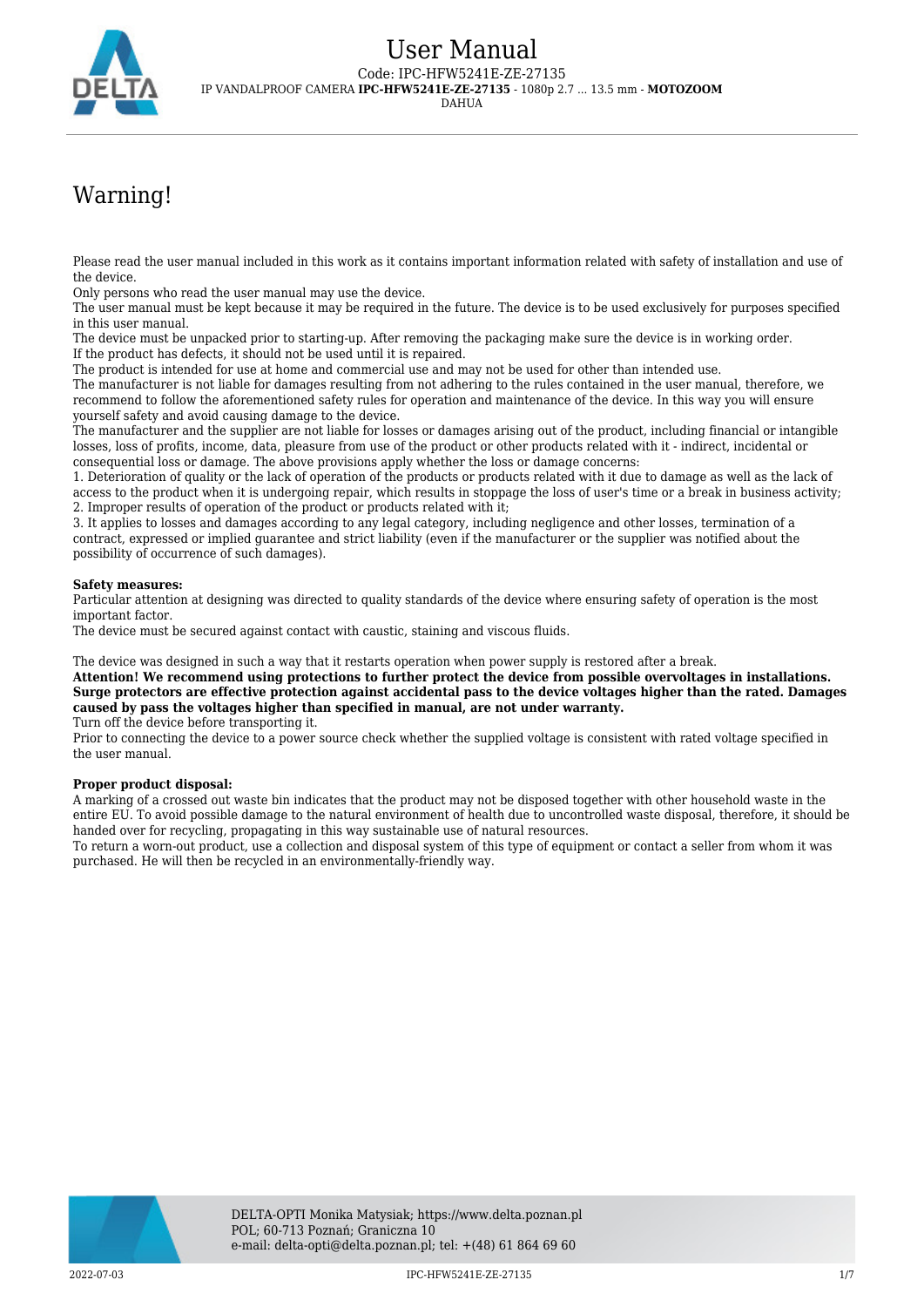

IP camera with efficient H.264 / H.265 image compression algorithm for clear and smooth video streaming at maximal resolution of 1080p. Due to above it is perfect solution for surveillance systems requiring persons or vehicles recognition.

The used motozoom lens with 2.7 ... 13.5 mm focal length allows to remote view angle adjustment.

The range of IR illumination according to the manufacturer data, depends on outer conditions (visibility - air transparency, environment, wall colors ie. scene reflectance).

The camera has extensive functions of intelligent image analysis. PoE powering possibility, compatible with the 802.3af standard makes the device more universal and easier to install. The device is equipped with ePoE technology which enables transmission up to 800 m at a speed of 10 Mb/s or 300 m at a speed of 100 Mb/s via cat. 5e twisted-pair.



| Standard:                 | TCP/IP                                                                                                                                                 |
|---------------------------|--------------------------------------------------------------------------------------------------------------------------------------------------------|
| Sensor:                   | 1/2.8 " STARVIS™ CMOS                                                                                                                                  |
| Matrix size:              | $2.1$ Mpx                                                                                                                                              |
| Resolution:               | 1920 x 1080 - 1080p<br>1280 x 960 - 1.3 Mpx<br>1280 x 720 - 720p                                                                                       |
| Lens:                     | 2.7  13.5 mm - Motozoom                                                                                                                                |
| View angle:               | $\cdot$ 109 °  30 ° (manufacturer data)<br>$\cdot$ 107 °  30 ° (our tests result)                                                                      |
| Compression:              | H.265+/H.265/H.264+/H.264/MJPEG                                                                                                                        |
| Range of IR illumination: | 50 <sub>m</sub>                                                                                                                                        |
| Alarm inputs / outputs:   | 2/1                                                                                                                                                    |
| Bitrate:                  | • 32  8192 kbps - H.264<br>• 19  7424 kbps - H.265                                                                                                     |
| Main stream frame rate:   | 25 fps @ 1080p                                                                                                                                         |
| Audio:                    | • External microphone input<br>• Audio output<br>• Bi-directional audio streaming support<br>• Audio detection                                         |
| Network interface:        | 10/100 Base-T (RJ-45)                                                                                                                                  |
| Network protocols:        | HTTP, HTTPS, TCP, ARP, RTSP, RTP, UDP, RTCP, SMTP, FTP, DHCP, DNS, DDNS,<br>PPPoE, IPv4/IPv6, SNMP, OoS, UPnP, NTP, ICMP, IGMP, IEEE 802.1x, Multicast |



DELTA-OPTI Monika Matysiak; https://www.delta.poznan.pl POL; 60-713 Poznań; Graniczna 10 e-mail: delta-opti@delta.poznan.pl; tel: +(48) 61 864 69 60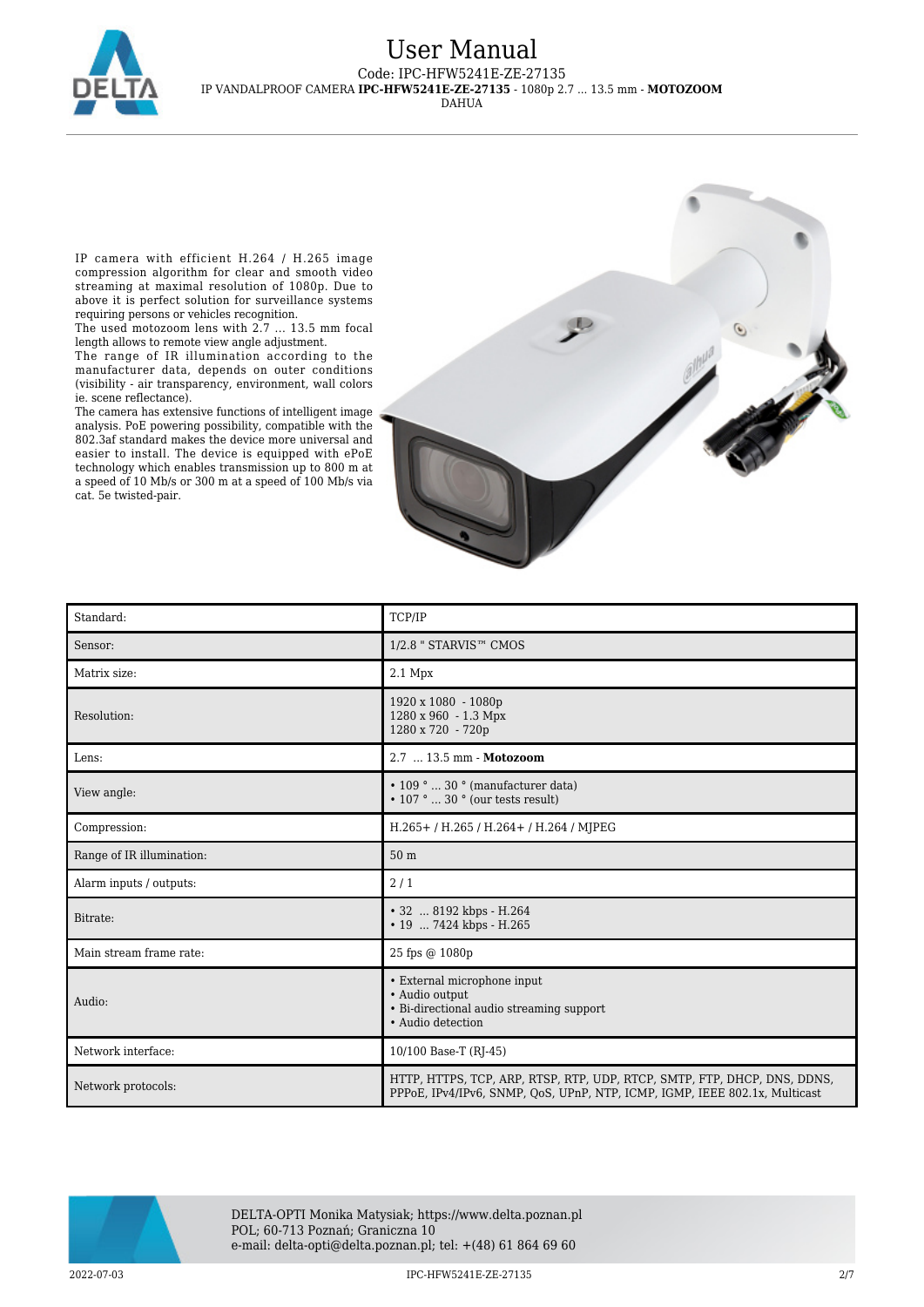

## User Manual Code: IPC-HFW5241E-ZE-27135

IP VANDALPROOF CAMERA **IPC-HFW5241E-ZE-27135** - 1080p 2.7 ... 13.5 mm - **MOTOZOOM**

DAHUA

| Default IP address:            | 192.168.1.108                                                                                                                                                                                                                                                                                                                                                                                                                                                                                                                                                                                                                                                                                                                                                                                                                                                                                                                                      |
|--------------------------------|----------------------------------------------------------------------------------------------------------------------------------------------------------------------------------------------------------------------------------------------------------------------------------------------------------------------------------------------------------------------------------------------------------------------------------------------------------------------------------------------------------------------------------------------------------------------------------------------------------------------------------------------------------------------------------------------------------------------------------------------------------------------------------------------------------------------------------------------------------------------------------------------------------------------------------------------------|
| Default admin user / password: | $admin / -$<br>The administrator password should be set at the first start                                                                                                                                                                                                                                                                                                                                                                                                                                                                                                                                                                                                                                                                                                                                                                                                                                                                         |
| Web browser access ports:      | 80, 37777                                                                                                                                                                                                                                                                                                                                                                                                                                                                                                                                                                                                                                                                                                                                                                                                                                                                                                                                          |
| PC client access ports:        | 37777                                                                                                                                                                                                                                                                                                                                                                                                                                                                                                                                                                                                                                                                                                                                                                                                                                                                                                                                              |
| <b>WEB</b> Server:             | Built-in, NVR compliance                                                                                                                                                                                                                                                                                                                                                                                                                                                                                                                                                                                                                                                                                                                                                                                                                                                                                                                           |
| Memory card slot:              | Micro SD memory cards up to 256GB support (possible local recording)                                                                                                                                                                                                                                                                                                                                                                                                                                                                                                                                                                                                                                                                                                                                                                                                                                                                               |
| Mobile client access ports:    | 37777                                                                                                                                                                                                                                                                                                                                                                                                                                                                                                                                                                                                                                                                                                                                                                                                                                                                                                                                              |
| Max. number of on-line users:  | 20                                                                                                                                                                                                                                                                                                                                                                                                                                                                                                                                                                                                                                                                                                                                                                                                                                                                                                                                                 |
| Port ONVIF:                    | 80                                                                                                                                                                                                                                                                                                                                                                                                                                                                                                                                                                                                                                                                                                                                                                                                                                                                                                                                                 |
| ONVIF:                         | 16.12                                                                                                                                                                                                                                                                                                                                                                                                                                                                                                                                                                                                                                                                                                                                                                                                                                                                                                                                              |
| <b>RTSP URL:</b>               | rtsp://admin:hasło@192.168.1.108:554/cam/realmonitor?channel=1&subtype=0 -<br>Main stream<br>rtsp://admin:haslo $@192.168.1.108.554/cam/realmonitor?channel=1$ &subtype=1 - Sub<br>stream                                                                                                                                                                                                                                                                                                                                                                                                                                                                                                                                                                                                                                                                                                                                                          |
| Mobile phones support:         | Port no.: 37777 or access by a cloud (P2P)<br>• Android: Free application DMSS<br>• iOS (iPhone): Free application DMSS<br>There are also other versions of mobile applications: gDMSS Plus, iDMSS Plus                                                                                                                                                                                                                                                                                                                                                                                                                                                                                                                                                                                                                                                                                                                                            |
| RS-485 interface:              | $\overline{\phantom{0}}$                                                                                                                                                                                                                                                                                                                                                                                                                                                                                                                                                                                                                                                                                                                                                                                                                                                                                                                           |
| Main features:                 | • Motozoom lens<br>• WDR - 120 dB - Wide Dynamic Range<br>• EIS - Electronic Image Stabilization<br>• 3D-DNR - Digital Noise Reduction<br>• ROI - improve the quality of selected parts of image<br>• F-DNR (Defog) - Reduction of image noise caused by precipitation<br>• BLC/HLC - Back Light / High Light Compensation<br>• Possibility to change the resolution, quality and bit rate<br>• Motion Detection<br>• Configurable Privacy Zones<br>• ICR - Movable InfraRed filter<br>• Mirror - Mirror image<br>• Heat map - the selection in the image by corresponding colors the areas with<br>different traffic<br>• IVS analysis : crossing the line (tripwire), scene changing, intrusion - classification<br>of people and vehicles, abandoned/missing object, people counting - detection and<br>maintenance of 4 independent areas, detection of people gathering, face detection -<br>supports 6 types of facial attributes extraction |
| Power supply:                  | $\cdot$ ePoE.<br>• PoE (802.3af),<br>• 12 V DC / 860 mA                                                                                                                                                                                                                                                                                                                                                                                                                                                                                                                                                                                                                                                                                                                                                                                                                                                                                            |
| Power consumption:             | < 10.3 W                                                                                                                                                                                                                                                                                                                                                                                                                                                                                                                                                                                                                                                                                                                                                                                                                                                                                                                                           |
| Operation temp:                | $-30$ °C $\ldots$ 60 °C                                                                                                                                                                                                                                                                                                                                                                                                                                                                                                                                                                                                                                                                                                                                                                                                                                                                                                                            |
| Housing:                       | Compact, Metal + Plastic                                                                                                                                                                                                                                                                                                                                                                                                                                                                                                                                                                                                                                                                                                                                                                                                                                                                                                                           |
| Color:                         | White + Black                                                                                                                                                                                                                                                                                                                                                                                                                                                                                                                                                                                                                                                                                                                                                                                                                                                                                                                                      |
| "Index of Protection":         | <b>IP67</b>                                                                                                                                                                                                                                                                                                                                                                                                                                                                                                                                                                                                                                                                                                                                                                                                                                                                                                                                        |
| Vandal-proof:                  | IK10                                                                                                                                                                                                                                                                                                                                                                                                                                                                                                                                                                                                                                                                                                                                                                                                                                                                                                                                               |

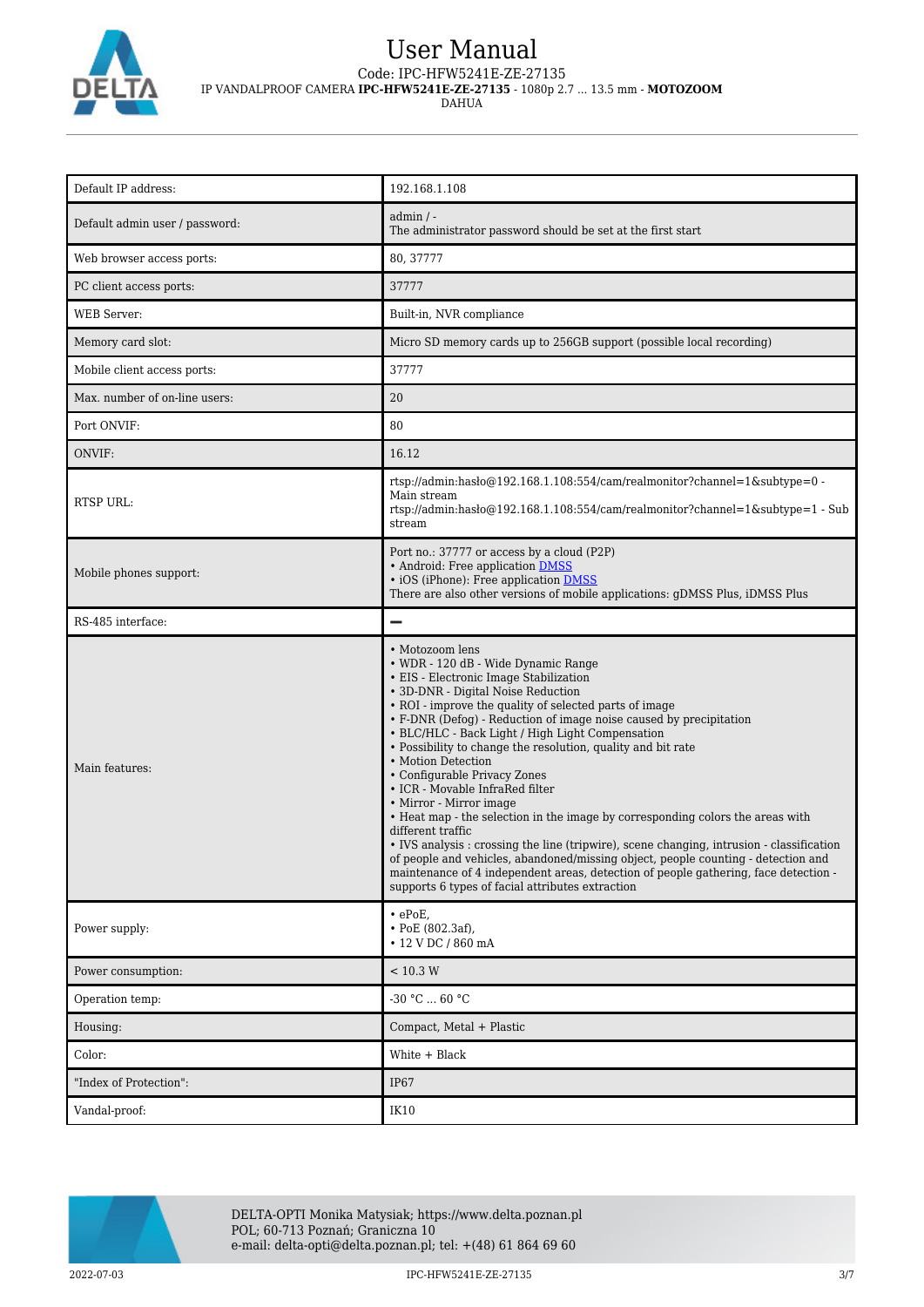

| Supported languages:   | Polish, English, Czech, French, Spanish, Dutch, German, Portuguese, Russian, Italian |
|------------------------|--------------------------------------------------------------------------------------|
| $\blacksquare$ Weight: | $1.07$ kg                                                                            |
| Dimensions:            | 273 x 95 x 95 mm                                                                     |
| Manufacturer / Brand:  | <b>DAHUA</b>                                                                         |
| Guarantee:             | 3 years                                                                              |



Side view:



Bottom view (after remove the cover):



DELTA-OPTI Monika Matysiak; https://www.delta.poznan.pl POL; 60-713 Poznań; Graniczna 10 e-mail: delta-opti@delta.poznan.pl; tel: +(48) 61 864 69 60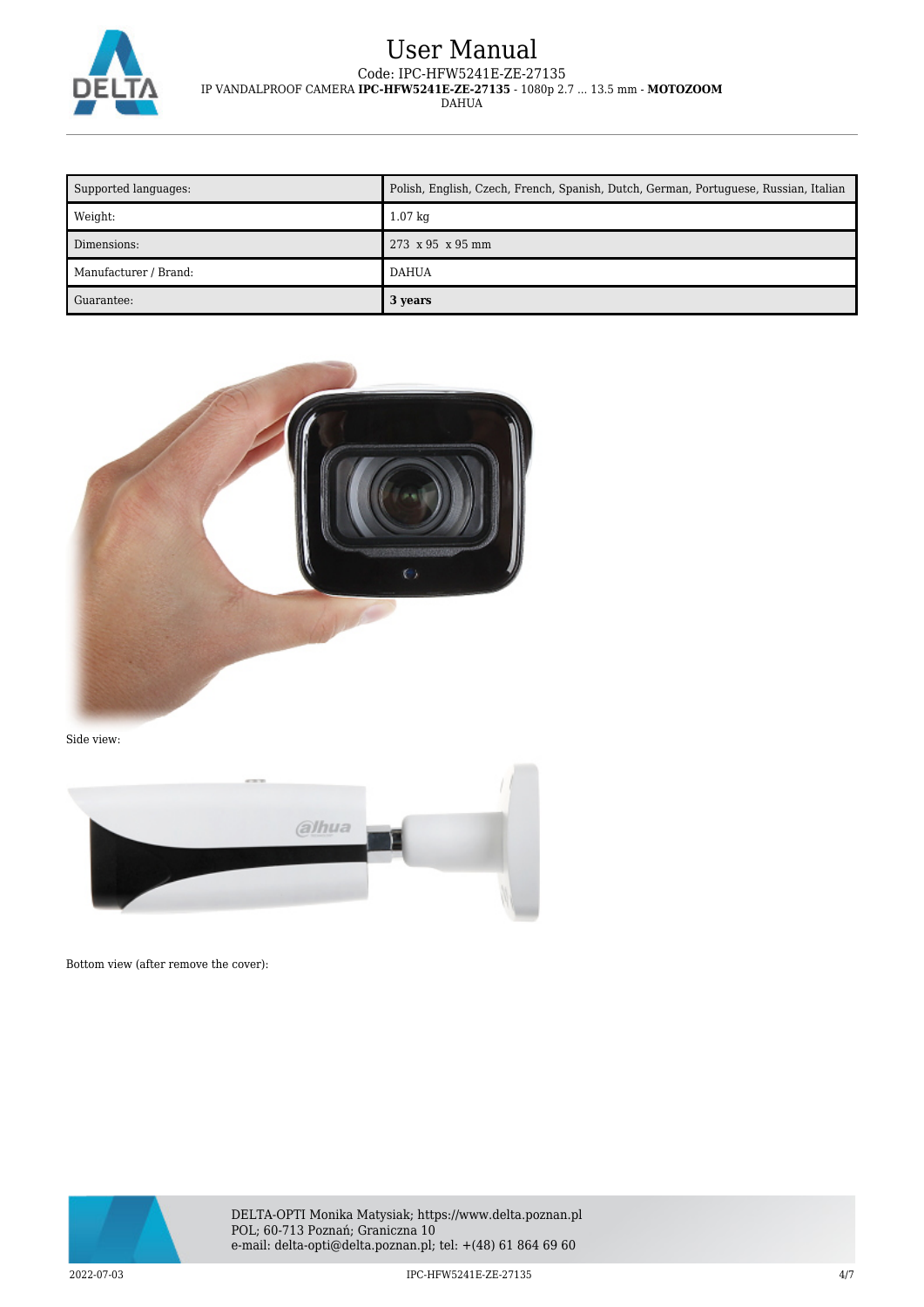



Camera connectors:



Connectors description:



Mounting side view:



DELTA-OPTI Monika Matysiak; https://www.delta.poznan.pl POL; 60-713 Poznań; Graniczna 10 e-mail: delta-opti@delta.poznan.pl; tel: +(48) 61 864 69 60

2022-07-03 IPC-HFW5241E-ZE-27135 5/7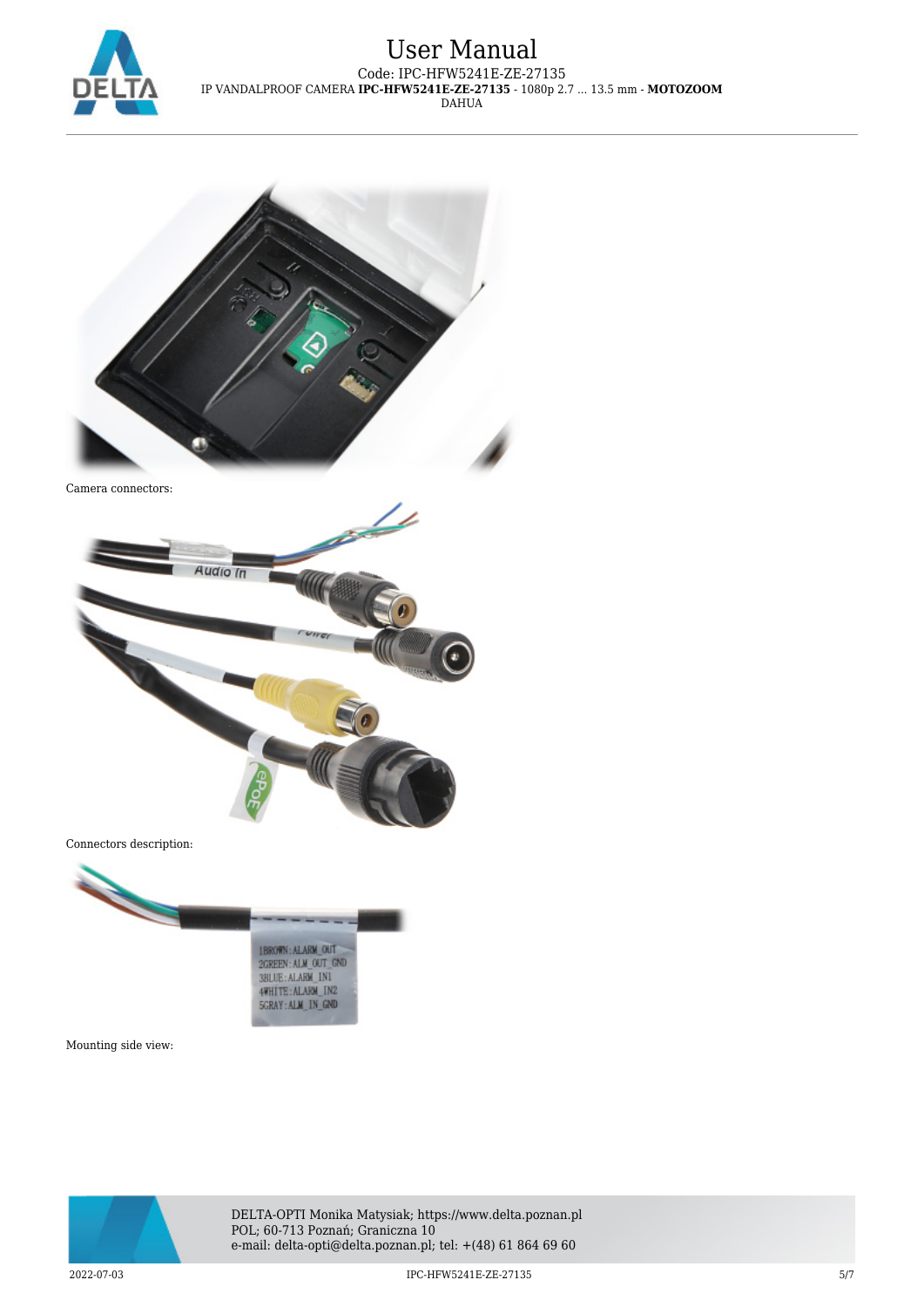



See how to initialize DAHUA cameras:

#### : In the kit:



Example captures of device interface: